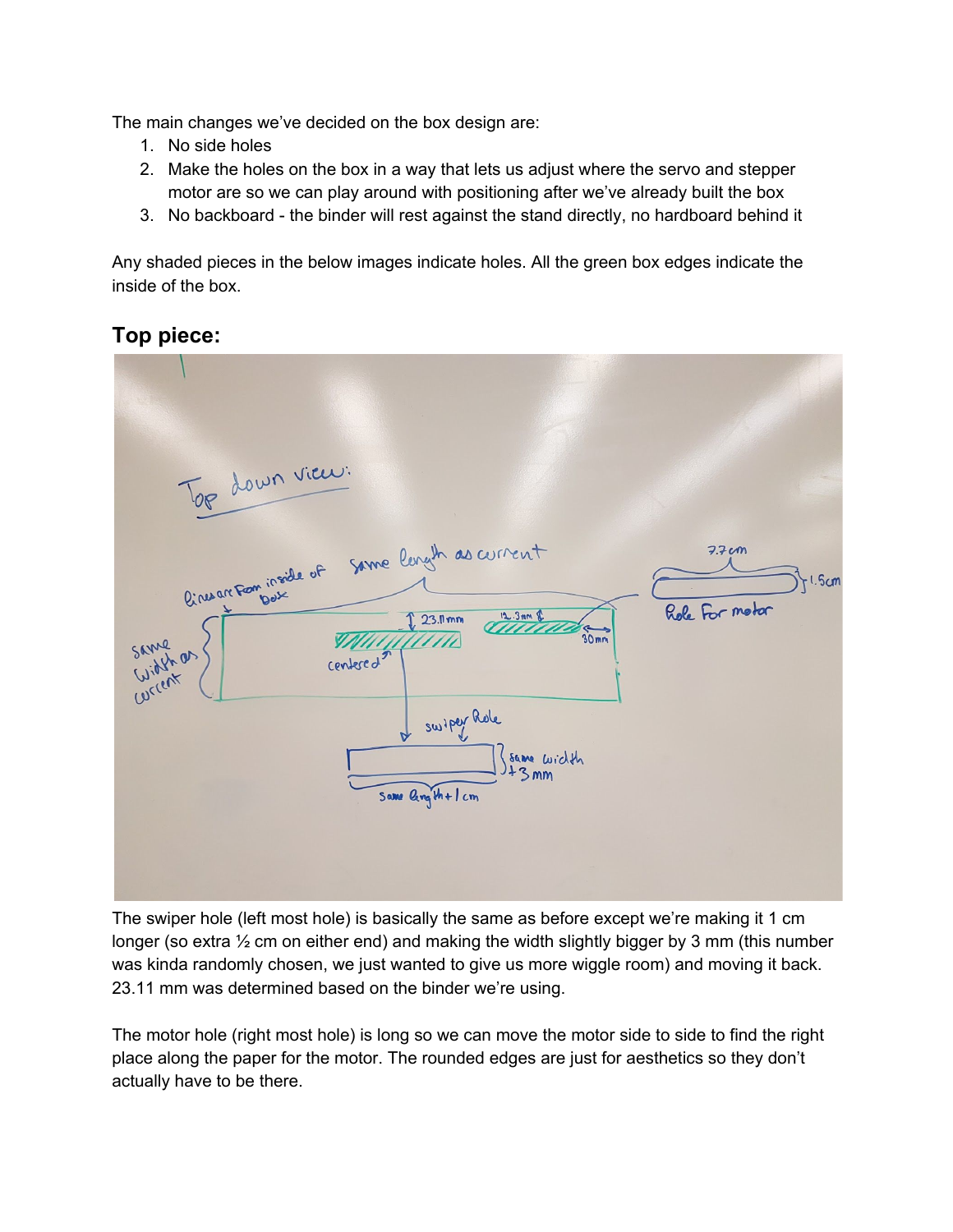## **Bottom piece:**



Hannah is working on the new mounts for the servo and swiper. We've decided to no longer attach them from the sides, but stick them from the bottom and use the pressure from the side walls to hold them together. We'll glue (for final) or tape (for testing) the top and side box pieces together (more on that later) so that it doesn't slip. We want to have holes on the bottom box piece so that the mount for the servo/motor can change location. The mount is gonna have indents as well that go as deep as the width of hardboard so the bottom will be smooth from the outside. Since Hannah is still working on the details of the mount, we'll talk more on Monday about the specifics. You could text her tomorrow to see what she's come up with to get more details if you wanted.